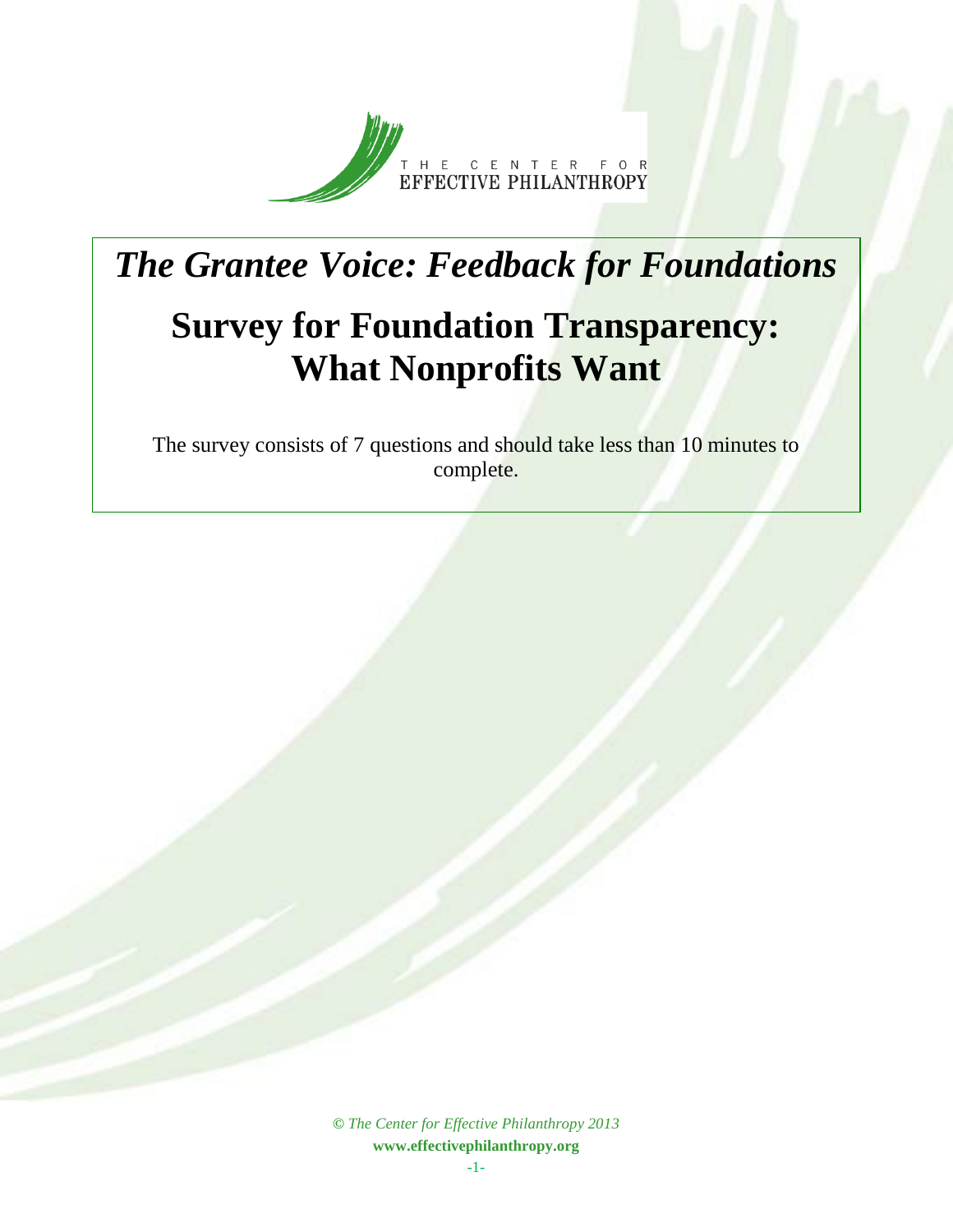**Through this survey, we hope to learn about how transparent your foundation funders are in their work with your organization. We recognize that there are many perspectives on what it means to be transparent.** 

- 1. How many foundations currently provide grant support to your organization? \_\_\_\_\_\_
- 2. Overall, how transparent are your foundation funders with your organization?

| Not at all $\triangleleft$ |  |  | Extremely   |
|----------------------------|--|--|-------------|
| transparent                |  |  | transparent |

3. In one sentence, what does it mean for your foundation funders to be transparent with your organization?

\_\_\_\_\_\_\_\_\_\_\_\_\_\_\_\_\_\_\_\_\_\_\_\_\_\_\_\_\_\_\_\_\_\_\_\_\_\_\_\_\_\_\_\_\_\_\_\_\_\_\_\_\_\_\_\_\_\_\_\_\_\_\_\_\_\_\_\_\_\_\_\_\_\_\_\_\_\_\_\_\_\_\_\_\_

- 4.
- a. Compared to your foundation funders' current levels of transparency, please indicate the level of transparency you want from them about each of the following topics:

|                                                                                                                       | <b>Foundation funders</b><br>are transparent<br>enough | <b>Foundation funders</b><br>should be<br>a little more<br>transparent | Foundation funders<br>should be<br>a lot more<br>transparent |  |  |
|-----------------------------------------------------------------------------------------------------------------------|--------------------------------------------------------|------------------------------------------------------------------------|--------------------------------------------------------------|--|--|
| Contact information for foundation staff                                                                              | ◻                                                      | . .                                                                    | . .                                                          |  |  |
| Change of the person responsible for<br>managing your grant at the foundation                                         |                                                        | □                                                                      |                                                              |  |  |
| Changes in foundation leadership                                                                                      | ❏                                                      | ❏                                                                      | ❏                                                            |  |  |
| Their processes for selecting grantees                                                                                | ◻                                                      | ❏                                                                      | $\Box$                                                       |  |  |
| Their procedures for responding to<br>grantees' concerns                                                              | $\Box$                                                 | ❏                                                                      | □                                                            |  |  |
| How they will assess the performance<br>of your organization or the work<br>supported by your grant                   |                                                        |                                                                        |                                                              |  |  |
| Changes that affect the funding your<br>organization will receive                                                     |                                                        | $\Box$                                                                 |                                                              |  |  |
| Their programmatic goals                                                                                              | $\Box$                                                 | ◻                                                                      | ∩                                                            |  |  |
| Their strategies to reach their<br>programmatic goals                                                                 |                                                        |                                                                        |                                                              |  |  |
| The way they assess their own<br>performance                                                                          | l 1                                                    | □                                                                      | H                                                            |  |  |
| The impact that they are having                                                                                       | ❏                                                      | ❏                                                                      | ❏                                                            |  |  |
| Best practices they have learned -<br>through their work or through others'<br>work - about the issue areas they fund |                                                        |                                                                        |                                                              |  |  |
| Their experiences with what they have<br>tried but has not worked in their past<br>grantmaking                        |                                                        |                                                                        |                                                              |  |  |

**©** *The Center for Effective Philanthropy 2013*

## **www.effectivephilanthropy.org**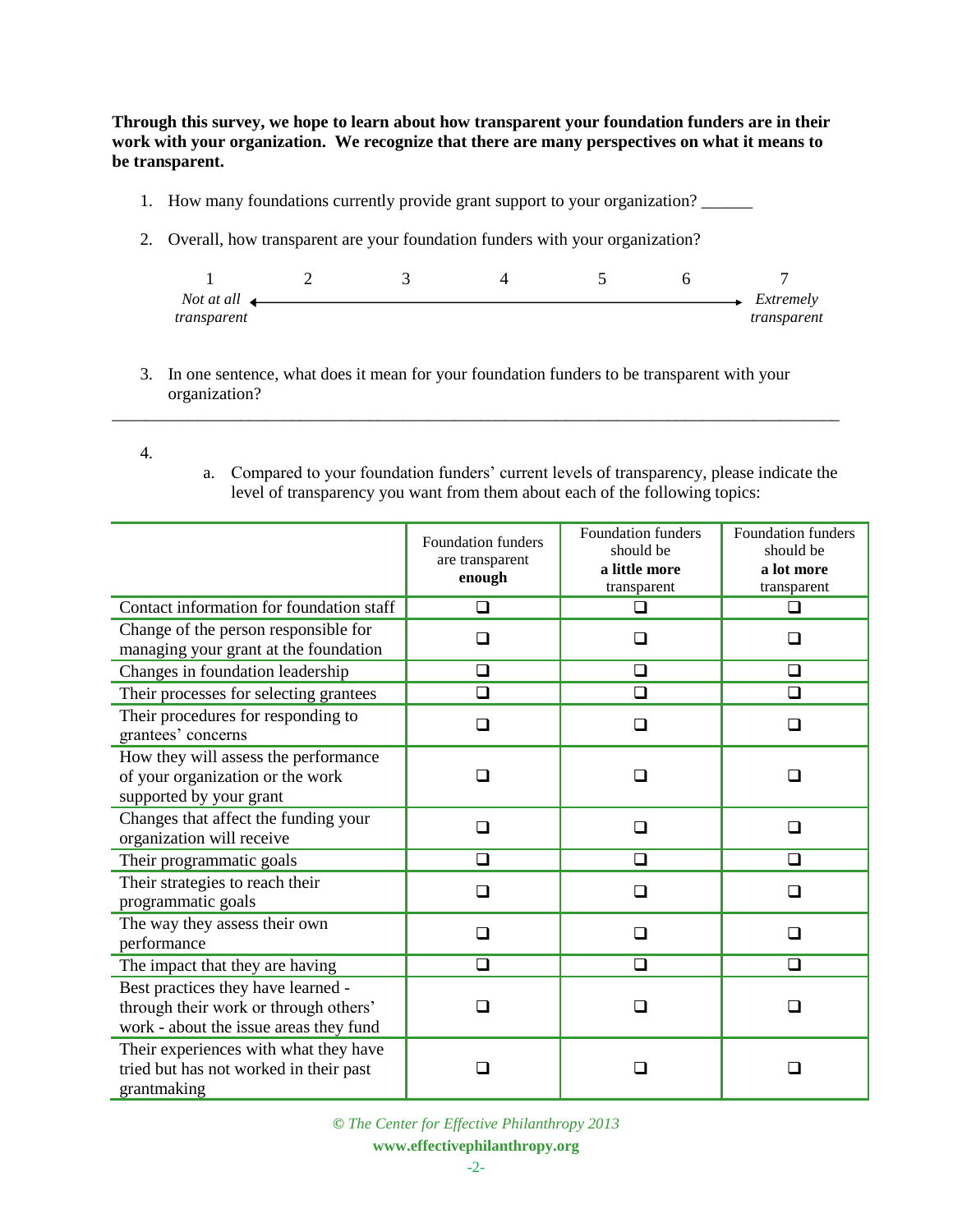b. Briefly, how would more transparency from your foundation funders on each topic make a difference to your organization? (*Asked only if respondent rated "Foundation funders should be a little more transparent" or" Foundation funders should be a lot more transparent" in Q4a.)*

| Their processes for selecting                                                                                            |  |
|--------------------------------------------------------------------------------------------------------------------------|--|
| grantees                                                                                                                 |  |
| How they will assess the<br>performance of your organization or                                                          |  |
| the work supported by your grant                                                                                         |  |
| Changes that affect the funding<br>your organization will receive                                                        |  |
| Their programmatic goals                                                                                                 |  |
| Their strategies to reach their<br>programmatic goals                                                                    |  |
| The way they assess their own<br>performance                                                                             |  |
| Best practices they have learned -<br>through their work or through<br>others' work - about the issue areas<br>they fund |  |
| Their experiences with what they<br>have tried but has not worked in<br>their past grantmaking                           |  |

- 5. How many of your foundation funders do you consider to be transparent?
	- $\Box$  None of my foundation funders
	- $\Box$  Few of my foundation funders
	- $\Box$  Some of my foundation funders
	- $\Box$  Most of my foundation funders
	- $\Box$  All of my foundation funders